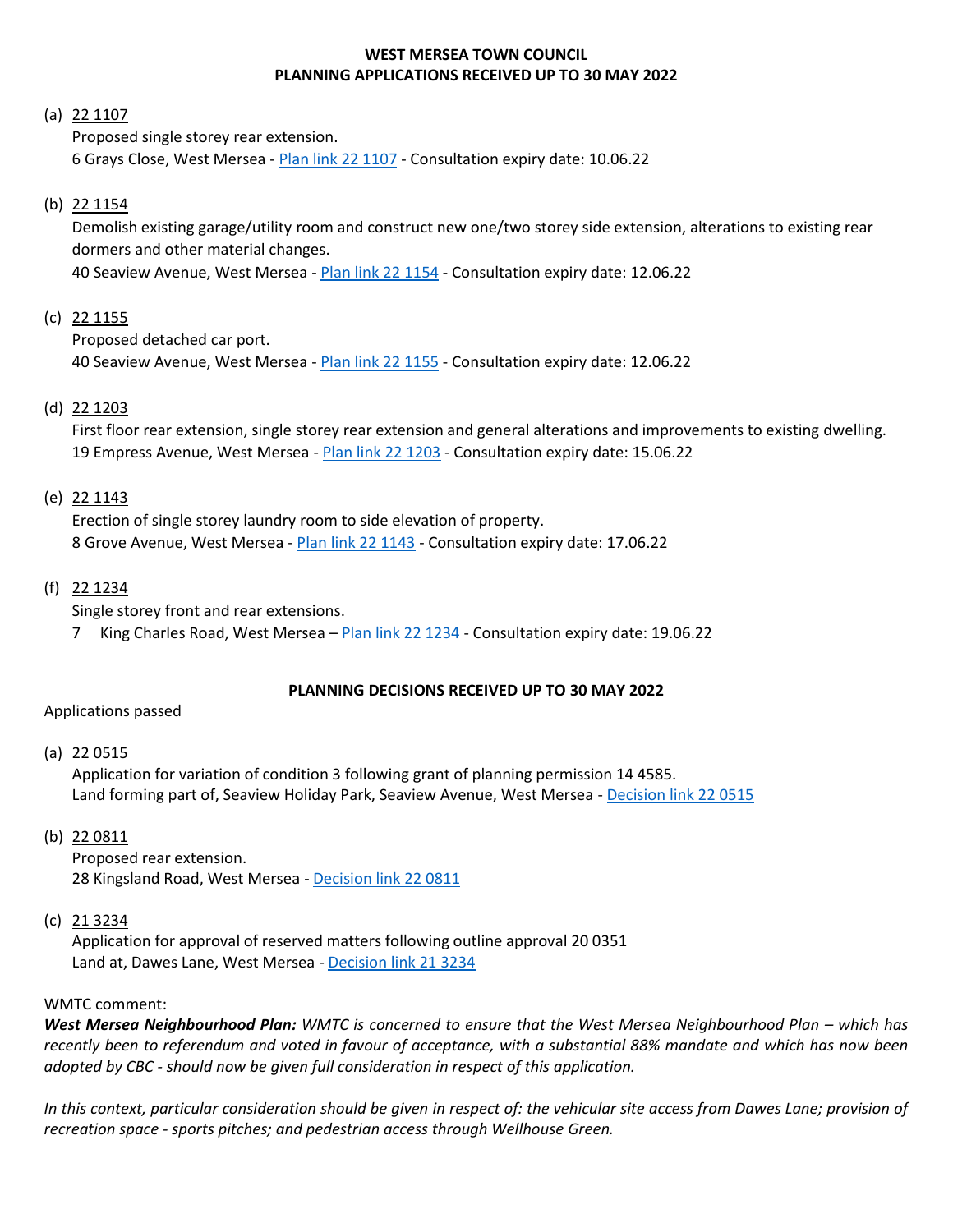*Essex Highways have already commented on the need for pathways to be wide enough to accommodate both pedestrians and cycles but we note that these are not referenced in the plan.*

*To fulfil the WMNP requirements the footway access from the new development to Wellhouse Estate will need to be given particular attention. Wellhouse Avenue to Glebe View / Bower Close has no footways. The additional 100 dwellings will require both cycling, wheelchair and pedestrian access to East Road and onward access to the village and bus routes on and off the Island. This is likely to be the main access for Pedestrians and Cycling to this estate from the village there is a safety aspect to be considered.* 

*Further, this pedestrian and disabled approach would be used to get to the medical Centre on the North East corner of the development, if it goes ahead, with the attaching additional pedestrian use. There should be a pedestrian right of way through this roadway section of Wellhouse Avenue with appropriate signage and surface markings to define it. The footway access from the estate onto Dawes Lane at the south east corner is also considered problematic - pedestrians having to cross over Dawes Lane and back again to the west side to access the village. The point at which the footway meets East Road is a particular concern - the pathway is steep and holds particular risks to wheelchair users.*

*We also want to comment on the 2.7 Km Circular Walking Route's exit from the site, in the North East corner, directly onto Dawes Lane and to the Bridleway in the north. There should be a section of pathway provided along the grass verge off the public highway and the verge should be made suitable for walking.*

*There are specific references to the site within WMNP, which the Council is keen to ensure are considered and upheld! - Policy WM 3 - Land at Dawes Lane.*

*Housing Mix: WMTC is specifically concerned to ensure that, in accordance with the Plan: "The development should provide for a mixture of two and three bedroom houses and bungalows, as identified in the WMNHP Housing Needs Survey"* 

*Affordable Housing: WM3 has specific policy in respect of " Affordable Housing: WMTC seeks within the allocation there is a provision for local residents, or those who have significant local connection. WMTC seeks that there be further discussion with the developer on the provision, administration and scope of affordable housing provision.* 

*Site Access: WMTC is keen to ensure the suitability of the: "single site vehicular access shall be provided from Dawes Lane" WMTC has concerns around the lines of sight for this access, the width of the road at this point and the need for traffic calming measures in Dawes Lane – either a 30MPH or indeed 20MPH speed limit and general improvements to Dawes Lane – in particular road marking and general widening north of the site, and perhaps narrowing with a priority for traffic leaving the Island at the entrance and south of the site.*

*Specific attention is drawn to the need to improve the junctions at both ends of Dawes Lane particularly the one onto East Road. This to take account of increased vehicle movements resulting from both Brierley Paddocks and Dawes developments.*

*Recreation space: WMNP also states in paragraph.6.1: "Opportunities for participating in exercise are important to the health of residents and reducing pressures on the health service. The Neighbourhood Plan can play an important role in making sure that there are sufficient and adequate services in West Mersea to meet the needs of current and future residents. As the population of the town grows there is likely to be a demand for further facilities and Policy WM 3 makes provision for the extension of The Glebe to enable this."*

*The policy SS12a and WMNP calls for sports pitches on this Open Space. By placing Community Land 2 and the Suds feature on the western end of Public Open Space does preclude any direct future expansion of the playing fields being extended eastwards into this new area. At least one full size football pitch will be required if the existing pavilion on Glebe1 is to be relocated and upgraded and extended, to Glebe 3, together with an extended car parking area.* 

*The foul water pumping station, together with electricity sub-station, is shown located on the west end of the open space area and its outlet pipe is shown to go along the west side of the hedge on Glebe2. Would it be possible to place these units at the East end on the Community Land space 1 where it will be less intrusive into the open space, especially if there is a car park and medical centre on this area.*